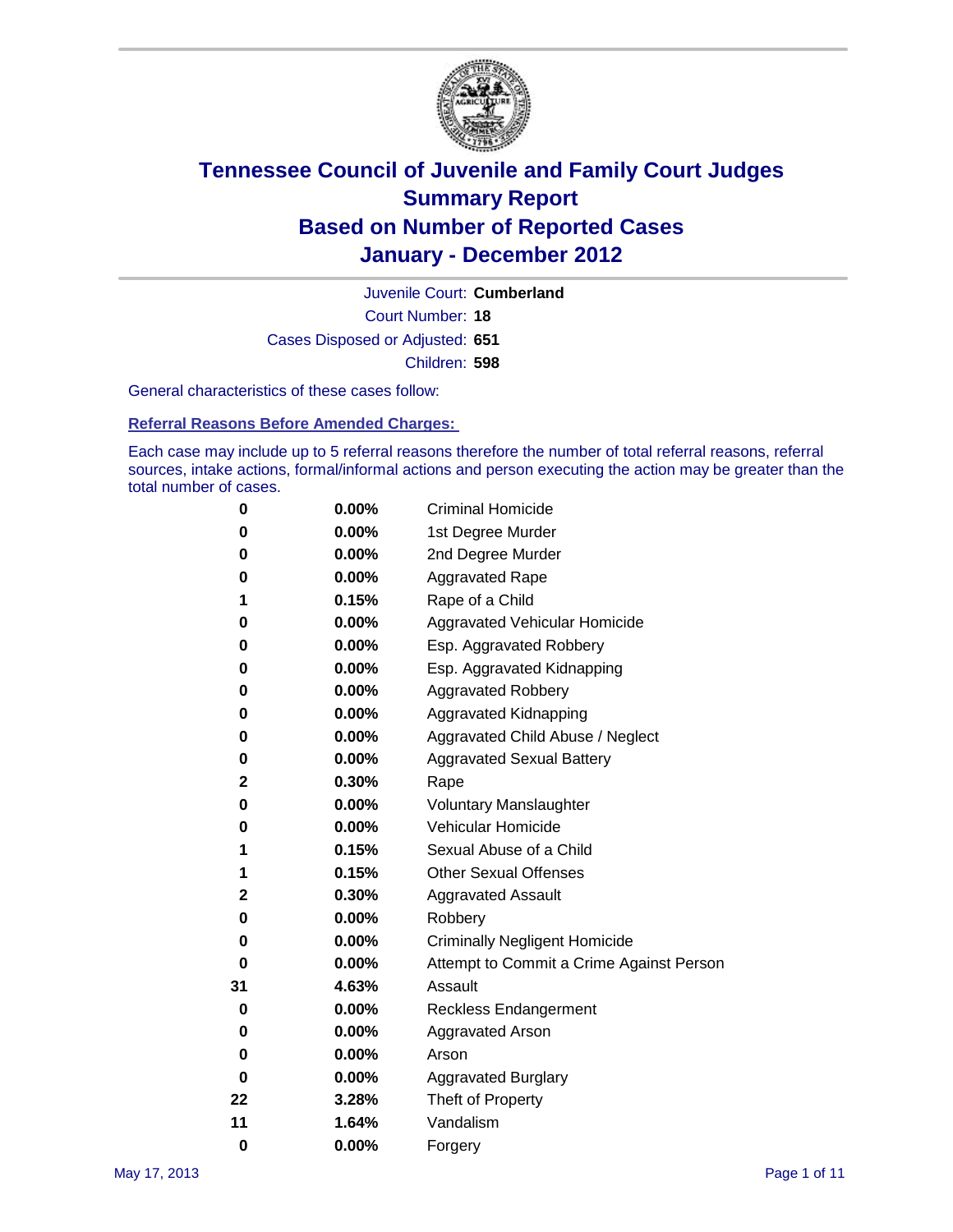

Court Number: **18** Juvenile Court: **Cumberland** Cases Disposed or Adjusted: **651** Children: **598**

#### **Referral Reasons Before Amended Charges:**

Each case may include up to 5 referral reasons therefore the number of total referral reasons, referral sources, intake actions, formal/informal actions and person executing the action may be greater than the total number of cases.

| 0  | 0.00%  | <b>Worthless Checks</b>                                     |  |  |  |
|----|--------|-------------------------------------------------------------|--|--|--|
| 0  | 0.00%  | Illegal Possession / Fraudulent Use of Credit / Debit Cards |  |  |  |
| 7  | 1.04%  | <b>Burglary</b>                                             |  |  |  |
| 1  | 0.15%  | Unauthorized Use of a Vehicle                               |  |  |  |
| 0  | 0.00%  | <b>Cruelty to Animals</b>                                   |  |  |  |
| 0  | 0.00%  | Sale of Controlled Substances                               |  |  |  |
| 0  | 0.00%  | <b>Other Drug Offenses</b>                                  |  |  |  |
| 30 | 4.48%  | Possession of Controlled Substances                         |  |  |  |
| 0  | 0.00%  | <b>Criminal Attempt</b>                                     |  |  |  |
| 0  | 0.00%  | Carrying Weapons on School Property                         |  |  |  |
| 1  | 0.15%  | Unlawful Carrying / Possession of a Weapon                  |  |  |  |
| 1  | 0.15%  | <b>Evading Arrest</b>                                       |  |  |  |
| 3  | 0.45%  | Escape                                                      |  |  |  |
| 1  | 0.15%  | Driving Under Influence (DUI)                               |  |  |  |
| 22 | 3.28%  | Possession / Consumption of Alcohol                         |  |  |  |
| 0  | 0.00%  | Resisting Stop, Frisk, Halt, Arrest or Search               |  |  |  |
| 0  | 0.00%  | <b>Aggravated Criminal Trespass</b>                         |  |  |  |
| 0  | 0.00%  | Harassment                                                  |  |  |  |
| 0  | 0.00%  | Failure to Appear                                           |  |  |  |
| 1  | 0.15%  | Filing a False Police Report                                |  |  |  |
| 0  | 0.00%  | Criminal Impersonation                                      |  |  |  |
| 27 | 4.03%  | <b>Disorderly Conduct</b>                                   |  |  |  |
| 1  | 0.15%  | <b>Criminal Trespass</b>                                    |  |  |  |
| 0  | 0.00%  | <b>Public Intoxication</b>                                  |  |  |  |
| 0  | 0.00%  | Gambling                                                    |  |  |  |
| 77 | 11.49% | <b>Traffic</b>                                              |  |  |  |
| 0  | 0.00%  | <b>Local Ordinances</b>                                     |  |  |  |
| 0  | 0.00%  | Violation of Wildlife Regulations                           |  |  |  |
| 1  | 0.15%  | Contempt of Court                                           |  |  |  |
| 14 | 2.09%  | Violation of Probation                                      |  |  |  |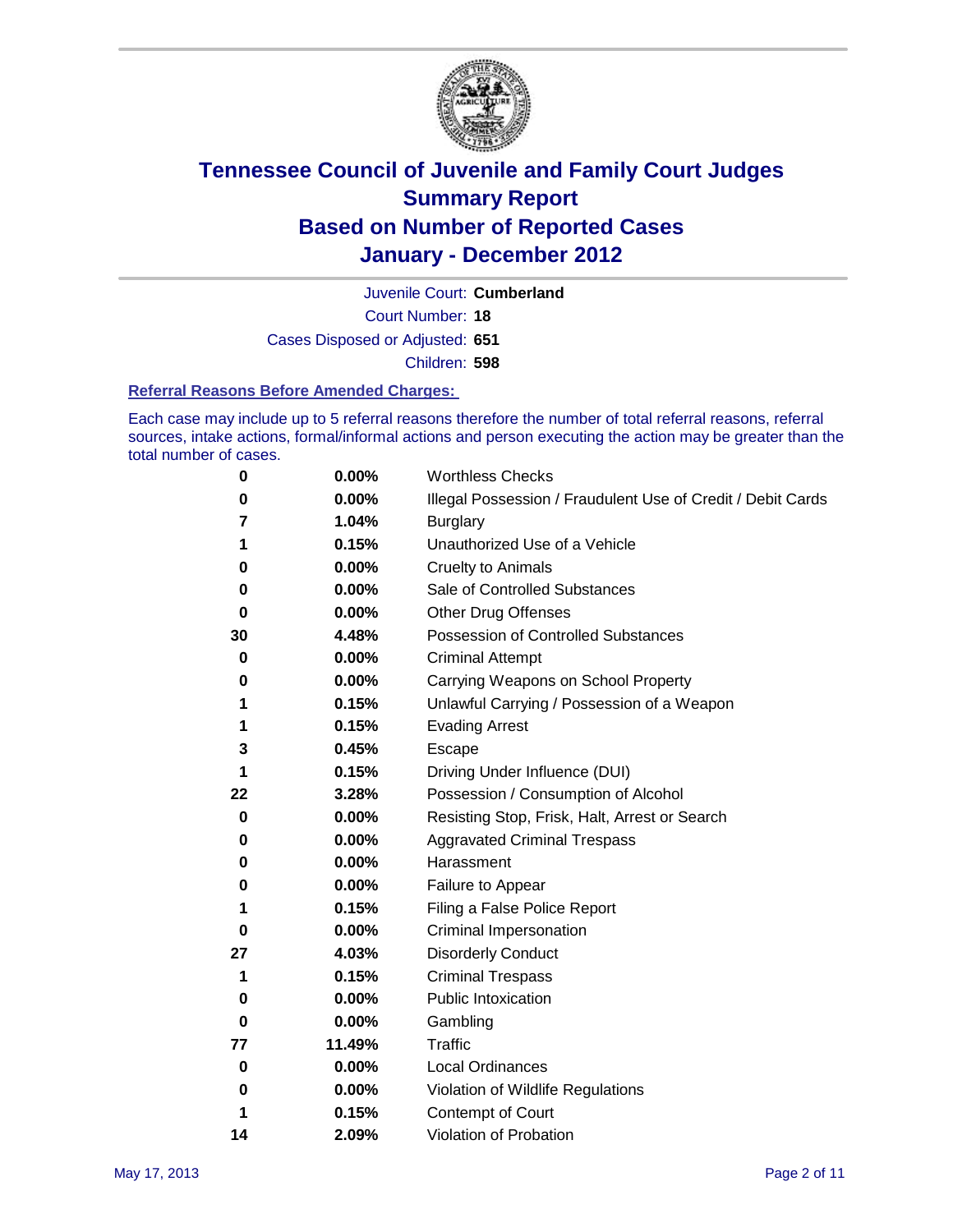

Court Number: **18** Juvenile Court: **Cumberland** Cases Disposed or Adjusted: **651** Children: **598**

#### **Referral Reasons Before Amended Charges:**

Each case may include up to 5 referral reasons therefore the number of total referral reasons, referral sources, intake actions, formal/informal actions and person executing the action may be greater than the total number of cases.

| 670         | 100.00%  | <b>Total Referrals</b>                 |
|-------------|----------|----------------------------------------|
| 0           | $0.00\%$ | Other                                  |
| 0           | 0.00%    | <b>Consent to Marry</b>                |
| 0           | $0.00\%$ | <b>Request for Medical Treatment</b>   |
| 232         | 34.63%   | <b>Child Support</b>                   |
| 44          | 6.57%    | Paternity / Legitimation               |
| 0           | $0.00\%$ | Visitation                             |
| 8           | 1.19%    | Custody                                |
| 3           | 0.45%    | <b>Foster Care Review</b>              |
| 0           | $0.00\%$ | <b>Administrative Review</b>           |
| 4           | 0.60%    | <b>Judicial Review</b>                 |
| 0           | 0.00%    | Violation of Informal Adjustment       |
| 2           | 0.30%    | <b>Violation of Pretrial Diversion</b> |
| 5           | 0.75%    | Termination of Parental Rights         |
| 50          | 7.46%    | Dependency / Neglect                   |
| $\bf{0}$    | $0.00\%$ | <b>Physically Abused Child</b>         |
| 0           | 0.00%    | <b>Sexually Abused Child</b>           |
| 0           | $0.00\%$ | Violation of Curfew                    |
| 1           | 0.15%    | Violation of a Valid Court Order       |
| 7           | 1.04%    | Possession of Tobacco Products         |
| 0           | $0.00\%$ | Out-of-State Runaway                   |
| 20          | 2.99%    | In-State Runaway                       |
| 20          | 2.99%    | Truancy                                |
| 14          | 2.09%    | <b>Unruly Behavior</b>                 |
| $\mathbf 2$ | 0.30%    | Violation of Aftercare                 |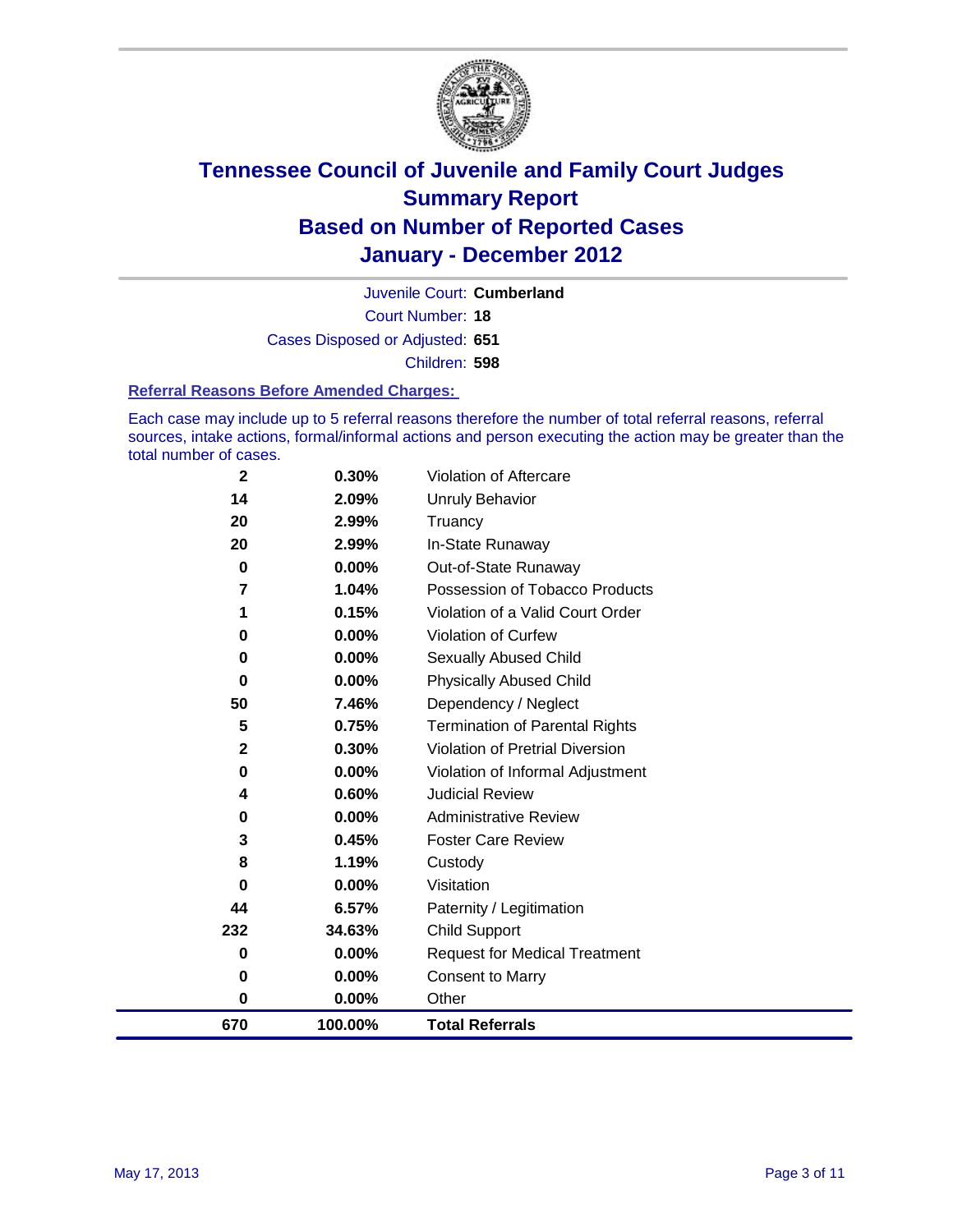

|                            |                                 | Juvenile Court: Cumberland        |  |  |  |
|----------------------------|---------------------------------|-----------------------------------|--|--|--|
| <b>Court Number: 18</b>    |                                 |                                   |  |  |  |
|                            | Cases Disposed or Adjusted: 651 |                                   |  |  |  |
|                            |                                 | Children: 598                     |  |  |  |
| <b>Referral Sources: 1</b> |                                 |                                   |  |  |  |
| 255                        | 38.06%                          | Law Enforcement                   |  |  |  |
| 68                         | 10.15%                          | Parents                           |  |  |  |
| 14                         | 2.09%                           | Relatives                         |  |  |  |
| 0                          | $0.00\%$                        | Self                              |  |  |  |
| 20                         | 2.99%                           | School                            |  |  |  |
| 0                          | $0.00\%$                        | <b>CSA</b>                        |  |  |  |
| 87                         | 12.99%                          | <b>DCS</b>                        |  |  |  |
| 0                          | 0.00%                           | <b>Other State Department</b>     |  |  |  |
| 50                         | 7.46%                           | <b>District Attorney's Office</b> |  |  |  |
| 17                         | 2.54%                           | <b>Court Staff</b>                |  |  |  |
| 3                          | 0.45%                           | Social Agency                     |  |  |  |
| $\mathbf{2}$               | 0.30%                           | <b>Other Court</b>                |  |  |  |
| 7                          | 1.04%                           | Victim                            |  |  |  |
| 147                        | 21.94%                          | Child & Parent                    |  |  |  |
| 0                          | $0.00\%$                        | Hospital                          |  |  |  |
| 0                          | $0.00\%$                        | Unknown                           |  |  |  |
| 0                          | 0.00%                           | Other                             |  |  |  |

### **Age of Child at Referral: 2**

| 598 | 100.00%  | <b>Total Child Count</b> |
|-----|----------|--------------------------|
| 0   | $0.00\%$ | <b>Unknown</b>           |
| 6   | 1.00%    | Ages 19 and Over         |
| 108 | 18.06%   | Ages 17 through 18       |
| 126 | 21.07%   | Ages 15 through 16       |
| 72  | 12.04%   | Ages 13 through 14       |
| 38  | 6.35%    | Ages 11 through 12       |
| 248 | 41.47%   | Ages 10 and Under        |
|     |          |                          |

<sup>1</sup> If different than number of Referral Reasons (670), verify accuracy of your court's data.

**100.00% Total Referral Sources**

<sup>2</sup> One child could be counted in multiple categories, verify accuracy of your court's data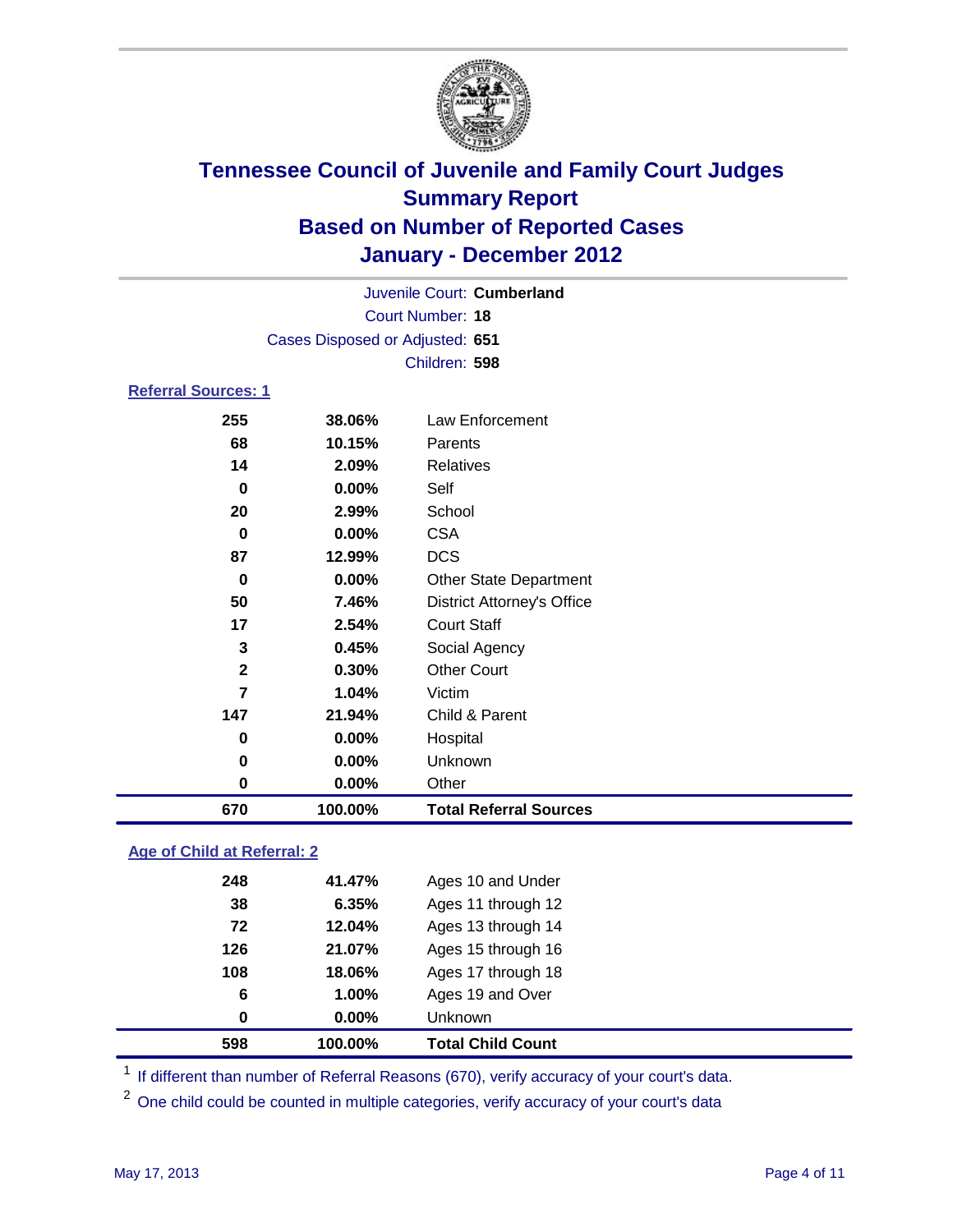

| Juvenile Court: Cumberland              |                                 |                          |  |  |
|-----------------------------------------|---------------------------------|--------------------------|--|--|
| <b>Court Number: 18</b>                 |                                 |                          |  |  |
|                                         | Cases Disposed or Adjusted: 651 |                          |  |  |
|                                         |                                 | Children: 598            |  |  |
| Sex of Child: 1                         |                                 |                          |  |  |
| 344                                     | 57.53%                          | Male                     |  |  |
| 254                                     | 42.47%                          | Female                   |  |  |
| $\mathbf 0$                             | 0.00%                           | Unknown                  |  |  |
| 598                                     | 100.00%                         | <b>Total Child Count</b> |  |  |
| Race of Child: 1                        |                                 |                          |  |  |
| 595                                     | 99.50%                          | White                    |  |  |
| 3                                       | 0.50%                           | African American         |  |  |
| $\mathbf 0$                             | 0.00%                           | <b>Native American</b>   |  |  |
| 0                                       | 0.00%                           | Asian                    |  |  |
| 0                                       | 0.00%                           | Mixed                    |  |  |
| 0                                       | 0.00%                           | Unknown                  |  |  |
| 598                                     | 100.00%                         | <b>Total Child Count</b> |  |  |
| <b>Hispanic Origin: 1</b>               |                                 |                          |  |  |
| $\overline{\mathbf{r}}$                 | 1.17%                           | Yes                      |  |  |
| 591                                     | 98.83%                          | No                       |  |  |
| $\mathbf 0$                             | 0.00%                           | Unknown                  |  |  |
| 598                                     | 100.00%                         | <b>Total Child Count</b> |  |  |
| <b>School Enrollment of Children: 1</b> |                                 |                          |  |  |
| 404                                     | 67.56%                          | Yes                      |  |  |
| 193                                     | 32.27%                          | No                       |  |  |
| 1                                       | 0.17%                           | Unknown                  |  |  |
| 598                                     | 100.00%                         | <b>Total Child Count</b> |  |  |

One child could be counted in multiple categories, verify accuracy of your court's data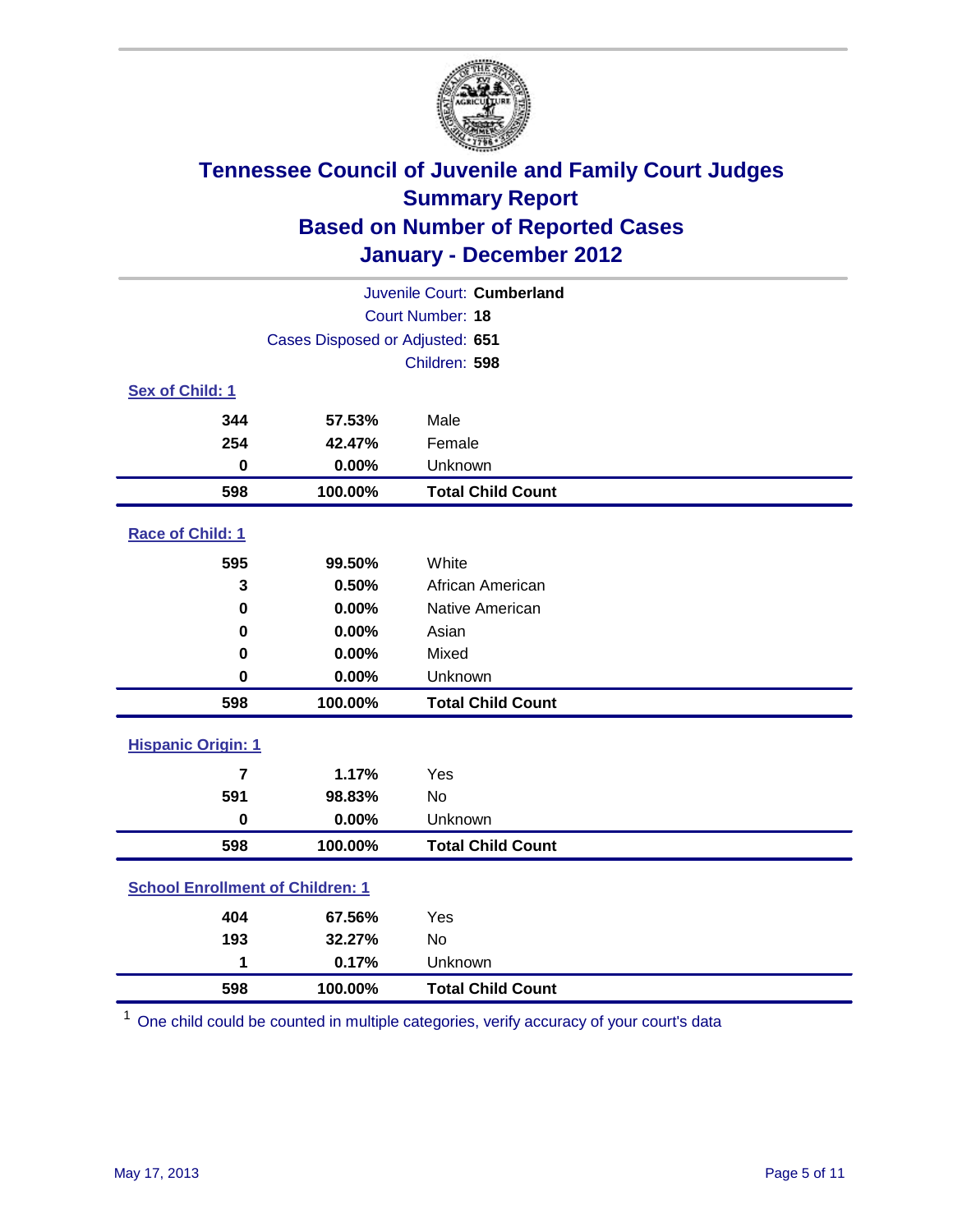

Court Number: **18** Juvenile Court: **Cumberland** Cases Disposed or Adjusted: **651** Children: **598**

#### **Living Arrangement of Child at Time of Referral: 1**

| 1   | 0.17%    | Other                        |
|-----|----------|------------------------------|
| 1   | 0.17%    | Unknown                      |
| 5   | 0.84%    | Independent                  |
| 2   | 0.33%    | In an Institution            |
| 9   | 1.51%    | In a Residential Center      |
| 8   | 1.34%    | In a Group Home              |
| 32  | 5.35%    | With Foster Family           |
| 0   | 0.00%    | <b>With Adoptive Parents</b> |
| 87  | 14.55%   | <b>With Relatives</b>        |
| 41  | 6.86%    | With Father                  |
| 255 | 42.64%   | With Mother                  |
| 6   | 1.00%    | With Mother and Stepfather   |
| 5   | $0.84\%$ | With Father and Stepmother   |
| 146 | 24.41%   | With Both Biological Parents |
|     |          |                              |

### **Type of Detention: 2**

| 651          | 100.00%  | <b>Total Detention Count</b> |
|--------------|----------|------------------------------|
| $\bf{0}$     | $0.00\%$ | Other                        |
| 648          | 99.54%   | Does Not Apply               |
| 0            | $0.00\%$ | Unknown                      |
| 0            | $0.00\%$ | <b>Psychiatric Hospital</b>  |
| 0            | 0.00%    | Jail - No Separation         |
| 0            | $0.00\%$ | Jail - Partial Separation    |
| 0            | $0.00\%$ | Jail - Complete Separation   |
| $\mathbf{2}$ | 0.31%    | Juvenile Detention Facility  |
| 1            | 0.15%    | Non-Secure Placement         |
|              |          |                              |

<sup>1</sup> One child could be counted in multiple categories, verify accuracy of your court's data

<sup>2</sup> If different than number of Cases (651) verify accuracy of your court's data.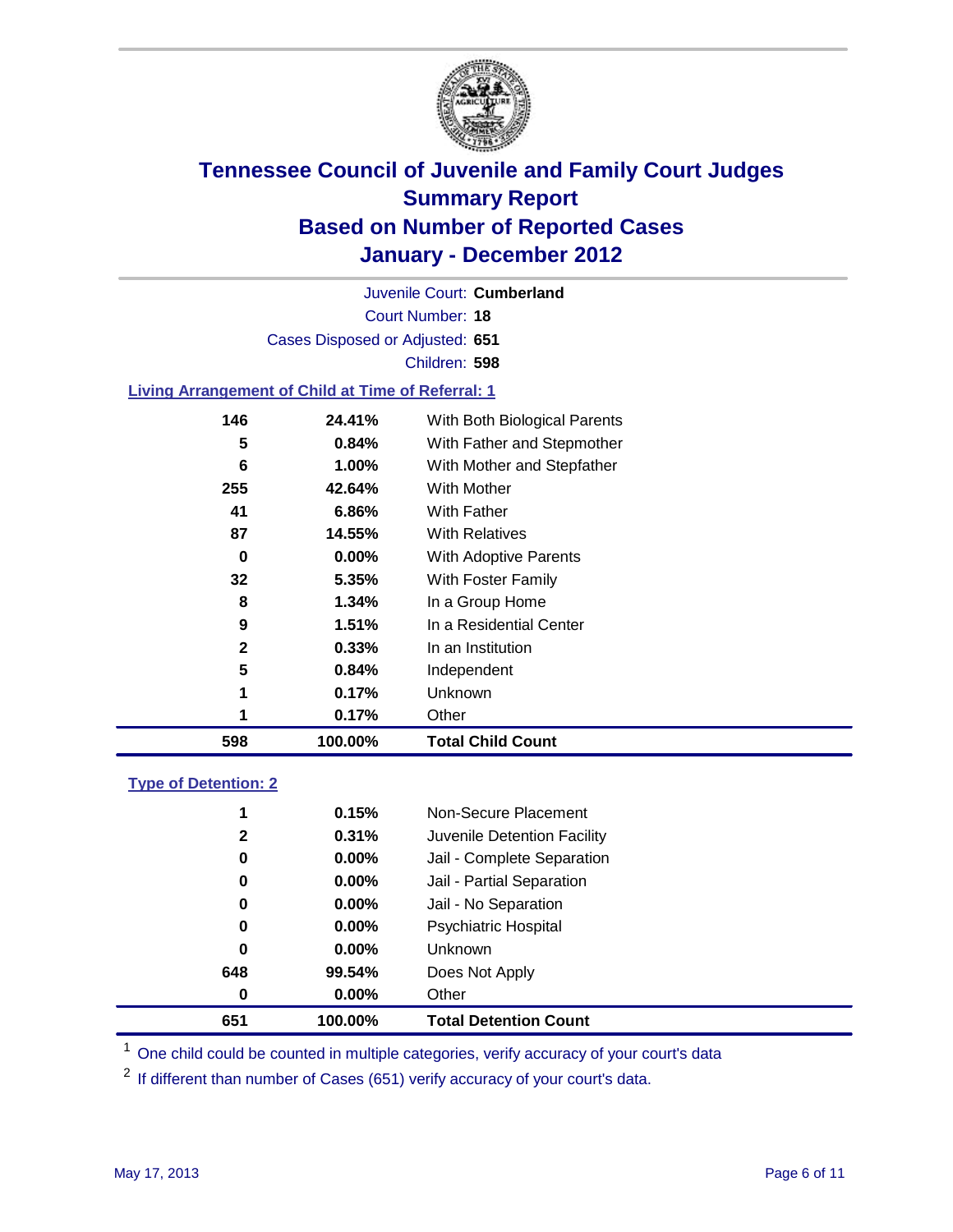

| Juvenile Court: Cumberland                         |                                 |                                      |  |  |  |
|----------------------------------------------------|---------------------------------|--------------------------------------|--|--|--|
|                                                    | Court Number: 18                |                                      |  |  |  |
|                                                    | Cases Disposed or Adjusted: 651 |                                      |  |  |  |
|                                                    | Children: 598                   |                                      |  |  |  |
| <b>Placement After Secure Detention Hearing: 1</b> |                                 |                                      |  |  |  |
| 1                                                  | 0.15%                           | Returned to Prior Living Arrangement |  |  |  |
| $\mathbf{2}$                                       | 0.31%                           | Juvenile Detention Facility          |  |  |  |
| $\bf{0}$                                           | 0.00%                           | Jail                                 |  |  |  |
| 0                                                  | 0.00%                           | Shelter / Group Home                 |  |  |  |
| 0                                                  | 0.00%                           | <b>Foster Family Home</b>            |  |  |  |
| $\bf{0}$                                           | 0.00%                           | <b>Psychiatric Hospital</b>          |  |  |  |
| 0                                                  | 0.00%                           | Unknown                              |  |  |  |
| 647                                                | 99.39%                          | Does Not Apply                       |  |  |  |
| 1                                                  | 0.15%                           | Other                                |  |  |  |
| 651                                                | 100.00%                         | <b>Total Placement Count</b>         |  |  |  |
|                                                    |                                 |                                      |  |  |  |
| <b>Intake Actions: 2</b>                           |                                 |                                      |  |  |  |
| 404                                                | 60.30%                          | <b>Petition Filed</b>                |  |  |  |
| 3                                                  | 0.45%                           | <b>Motion Filed</b>                  |  |  |  |
| 257                                                | 38.36%                          | <b>Citation Processed</b>            |  |  |  |
| 0                                                  | 0.00%                           | Notification of Paternity Processed  |  |  |  |
| 0                                                  | 0.00%                           | Scheduling of Judicial Review        |  |  |  |
| 1                                                  | 0.15%                           | Scheduling of Administrative Review  |  |  |  |
| 0                                                  | 0.00%                           | Scheduling of Foster Care Review     |  |  |  |
| $\bf{0}$                                           | 0.00%                           | Unknown                              |  |  |  |
| $\mathbf{2}$                                       | 0.30%                           | Does Not Apply                       |  |  |  |
| 3                                                  | 0.45%                           | Other                                |  |  |  |

<sup>1</sup> If different than number of Cases (651) verify accuracy of your court's data.

<sup>2</sup> If different than number of Referral Reasons (670), verify accuracy of your court's data.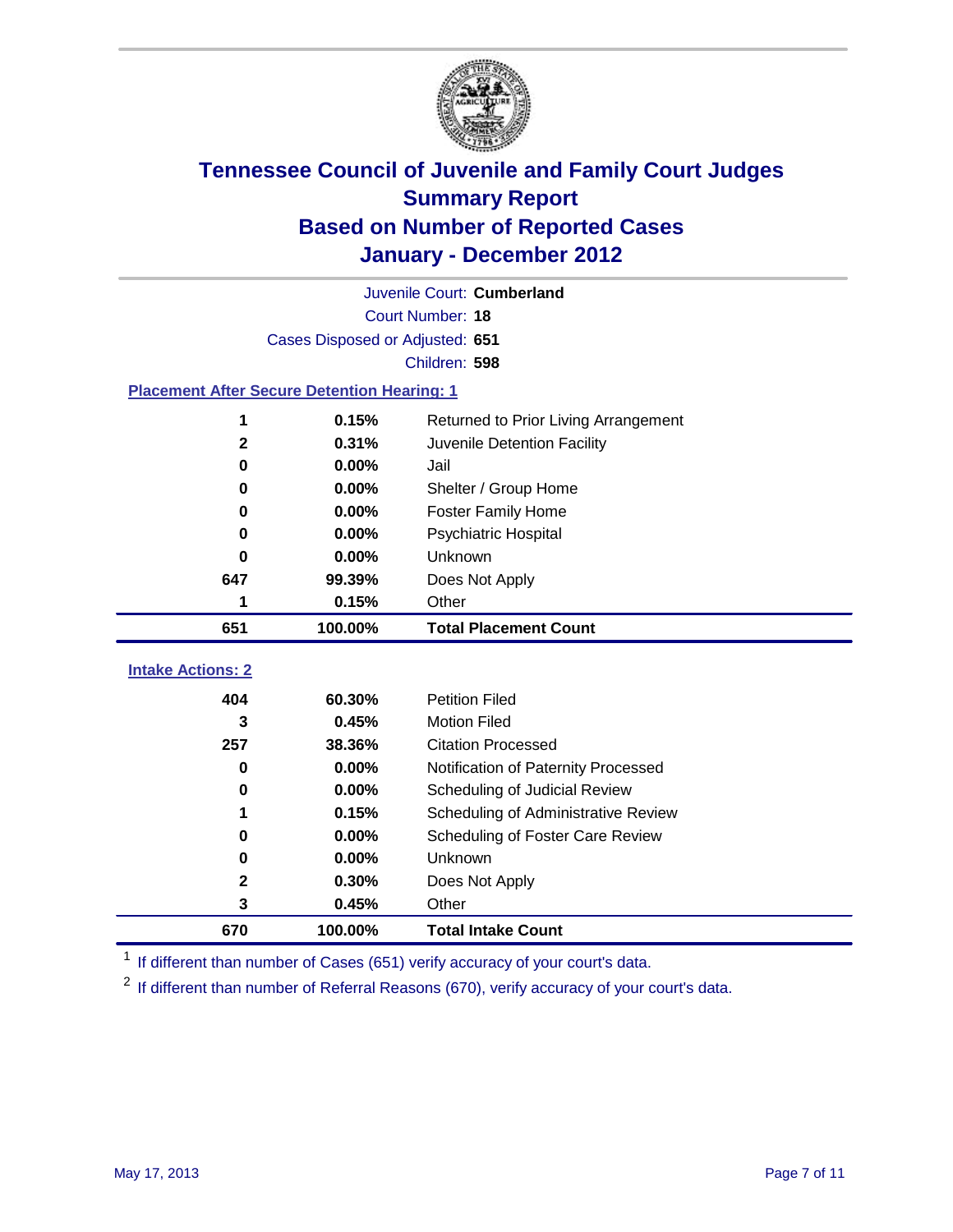

Court Number: **18** Juvenile Court: **Cumberland** Cases Disposed or Adjusted: **651** Children: **598**

#### **Last Grade Completed by Child: 1**

| $\bf{0}$                                | 0.00%    | Too Young for School     |  |
|-----------------------------------------|----------|--------------------------|--|
| 0                                       | $0.00\%$ | Preschool                |  |
| 23                                      | 3.85%    | Kindergarten             |  |
| 17                                      | 2.84%    | 1st Grade                |  |
| 14                                      | 2.34%    | 2nd Grade                |  |
| 13                                      | 2.17%    | 3rd Grade                |  |
| 8                                       | 1.34%    | 4th Grade                |  |
| 20                                      | 3.34%    | 5th Grade                |  |
| 22                                      | 3.68%    | 6th Grade                |  |
| 29                                      | 4.85%    | 7th Grade                |  |
| 29                                      | 4.85%    | 8th Grade                |  |
| 59                                      | 9.87%    | 9th Grade                |  |
| 72                                      | 12.04%   | 10th Grade               |  |
| 99                                      | 16.56%   | 11th Grade               |  |
| 1                                       | 0.17%    | 12th Grade               |  |
| 0                                       | 0.00%    | Non-Graded Special Ed    |  |
| 0                                       | 0.00%    | <b>GED</b>               |  |
| 18                                      | 3.01%    | Graduated                |  |
| 173                                     | 28.93%   | Never Attended School    |  |
| 1                                       | 0.17%    | Unknown                  |  |
| 0                                       | 0.00%    | Other                    |  |
| 598                                     | 100.00%  | <b>Total Child Count</b> |  |
| <b>Enrolled in Special Education: 1</b> |          |                          |  |

| 598                                       | 100.00%  | <b>Total Child Count</b> |  |  |
|-------------------------------------------|----------|--------------------------|--|--|
|                                           | $0.17\%$ | <b>Unknown</b>           |  |  |
| 579                                       | 96.82%   | No                       |  |  |
| 18                                        | $3.01\%$ | Yes                      |  |  |
| <u>Einvilled in Opcolar Eugeneinen. I</u> |          |                          |  |  |

One child could be counted in multiple categories, verify accuracy of your court's data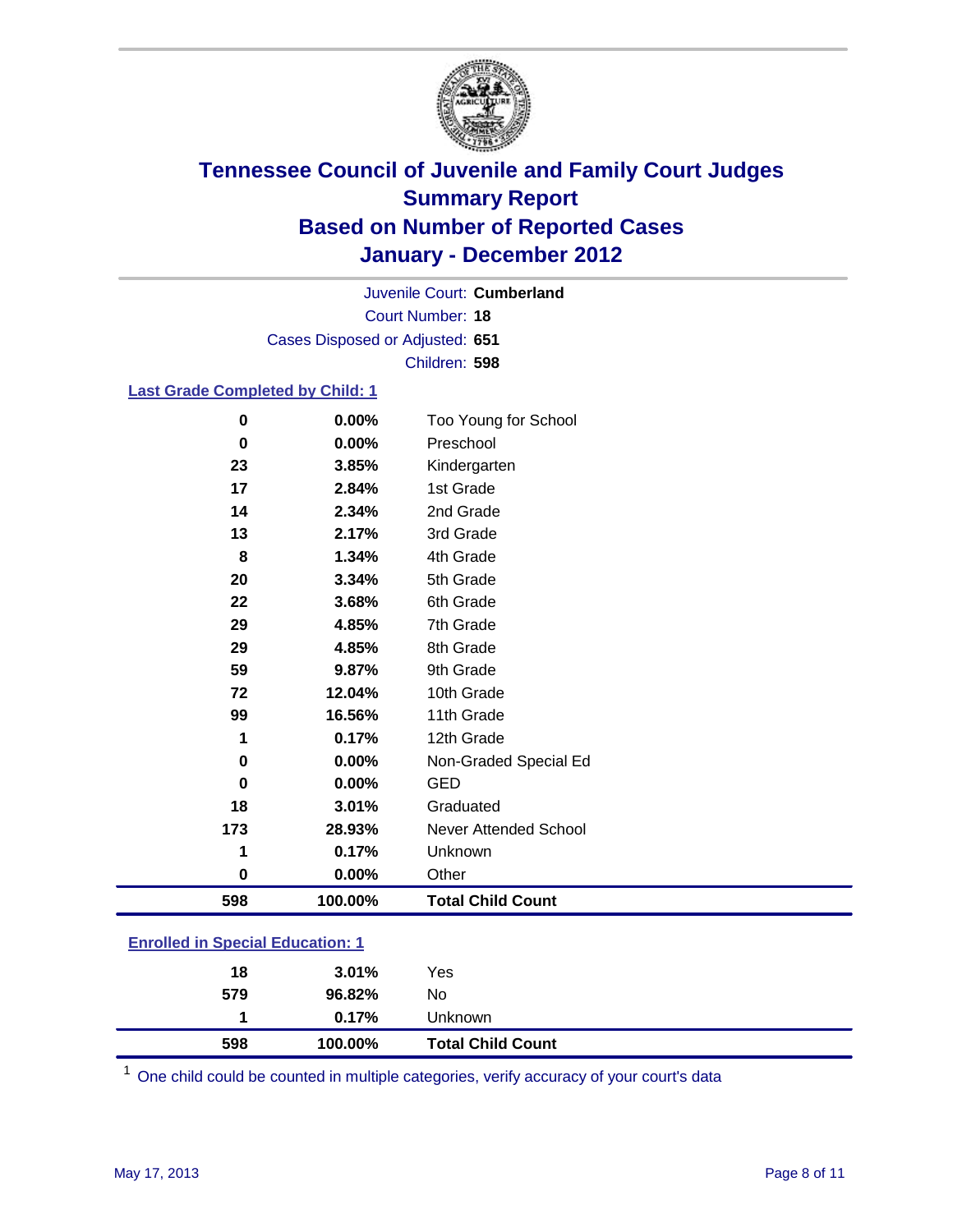

| Juvenile Court: Cumberland   |                                 |                           |  |
|------------------------------|---------------------------------|---------------------------|--|
|                              | Court Number: 18                |                           |  |
|                              | Cases Disposed or Adjusted: 651 |                           |  |
|                              | Children: 598                   |                           |  |
| <b>Action Executed By: 1</b> |                                 |                           |  |
| 608                          | 90.75%                          | Judge                     |  |
| 0                            | $0.00\%$                        | Magistrate                |  |
| 62                           | 9.25%                           | <b>YSO</b>                |  |
| $\bf{0}$                     | $0.00\%$                        | Other                     |  |
| 0                            | 0.00%                           | Unknown                   |  |
| 670                          | 100.00%                         | <b>Total Action Count</b> |  |

### **Formal / Informal Actions: 1**

| 45  | 6.72%    | Dismissed                                        |
|-----|----------|--------------------------------------------------|
| 0   | $0.00\%$ | Retired / Nolle Prosequi                         |
| 103 | 15.37%   | <b>Complaint Substantiated Delinquent</b>        |
| 37  | 5.52%    | <b>Complaint Substantiated Status Offender</b>   |
| 51  | 7.61%    | <b>Complaint Substantiated Dependent/Neglect</b> |
| 0   | 0.00%    | <b>Complaint Substantiated Abused</b>            |
| 0   | $0.00\%$ | <b>Complaint Substantiated Mentally III</b>      |
| 87  | 12.99%   | Informal Adjustment                              |
| 50  | 7.46%    | <b>Pretrial Diversion</b>                        |
| 0   | $0.00\%$ | <b>Transfer to Adult Court Hearing</b>           |
| 1   | 0.15%    | Charges Cleared by Transfer to Adult Court       |
| 105 | 15.67%   | <b>Special Proceeding</b>                        |
| 5   | 0.75%    | <b>Review Concluded</b>                          |
| 7   | 1.04%    | Case Held Open                                   |
| 179 | 26.72%   | Other                                            |
| 0   | 0.00%    | <b>Unknown</b>                                   |
| 670 | 100.00%  | <b>Total Action Count</b>                        |

<sup>1</sup> If different than number of Referral Reasons (670), verify accuracy of your court's data.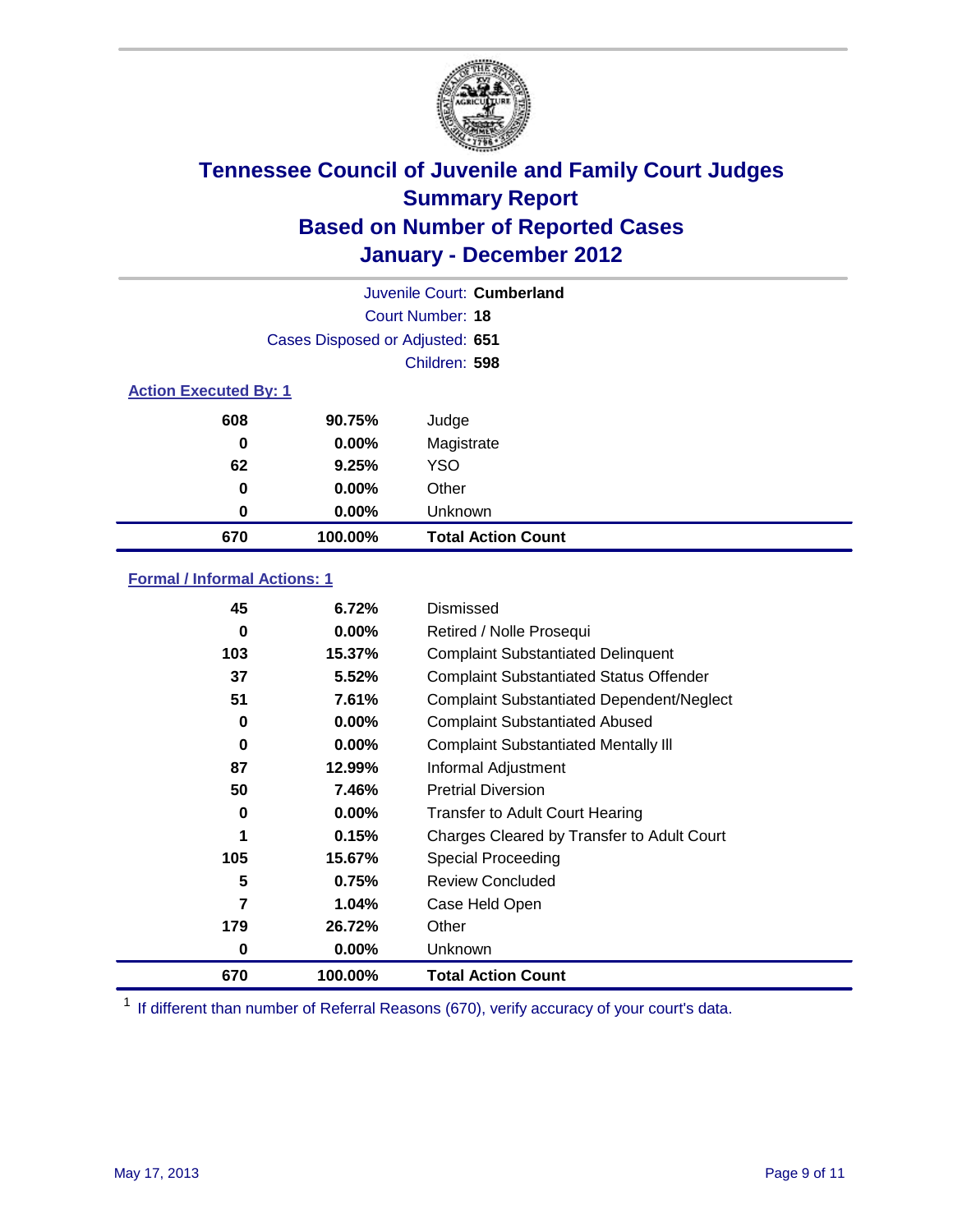

|                       |                                 | Juvenile Court: Cumberland                            |
|-----------------------|---------------------------------|-------------------------------------------------------|
|                       |                                 | Court Number: 18                                      |
|                       | Cases Disposed or Adjusted: 651 |                                                       |
|                       |                                 | Children: 598                                         |
| <b>Case Outcomes:</b> |                                 | There can be multiple outcomes for one child or case. |
| 107                   | 12.12%                          | <b>Case Dismissed</b>                                 |
| 0                     | 0.00%                           | Case Retired or Nolle Prosequi                        |
| 20                    | 2.27%                           | Warned / Counseled                                    |
| 14                    | 1.59%                           | <b>Held Open For Review</b>                           |
| 30                    | 3.40%                           | Supervision / Probation to Juvenile Court             |
| 0                     | 0.00%                           | <b>Probation to Parents</b>                           |
| $\mathbf{2}$          | 0.23%                           | Referral to Another Entity for Supervision / Service  |
| 17                    | 1.93%                           | Referred for Mental Health Counseling                 |
| 39                    | 4.42%                           | Referred for Alcohol and Drug Counseling              |
| 1                     | 0.11%                           | Referred to Alternative School                        |
| 0                     | 0.00%                           | Referred to Private Child Agency                      |
| 26                    | 2.94%                           | Referred to Defensive Driving School                  |
| 1                     | 0.11%                           | Referred to Alcohol Safety School                     |
| 35                    | 3.96%                           | Referred to Juvenile Court Education-Based Program    |
| 4                     | 0.45%                           | Driver's License Held Informally                      |
| 0                     | 0.00%                           | <b>Voluntary Placement with DMHMR</b>                 |
| 0                     | 0.00%                           | <b>Private Mental Health Placement</b>                |
| 0                     | 0.00%                           | <b>Private MR Placement</b>                           |
| 0                     | 0.00%                           | Placement with City/County Agency/Facility            |
| 0                     | 0.00%                           | Placement with Relative / Other Individual            |
| 4                     | 0.45%                           | Fine                                                  |
| 21                    | 2.38%                           | <b>Public Service</b>                                 |
| 7                     | 0.79%                           | Restitution                                           |
| 0                     | 0.00%                           | Runaway Returned                                      |
| 3                     | 0.34%                           | No Contact Order                                      |
| 0                     | 0.00%                           | Injunction Other than No Contact Order                |
| 0                     | 0.00%                           | <b>House Arrest</b>                                   |
| 0                     | 0.00%                           | <b>Court Defined Curfew</b>                           |
| 0                     | 0.00%                           | Dismissed from Informal Adjustment                    |
| 0                     | 0.00%                           | <b>Dismissed from Pretrial Diversion</b>              |
| 0                     | 0.00%                           | Released from Probation                               |
| 2                     | 0.23%                           | <b>Transferred to Adult Court</b>                     |
| 0                     | 0.00%                           | <b>DMHMR Involuntary Commitment</b>                   |